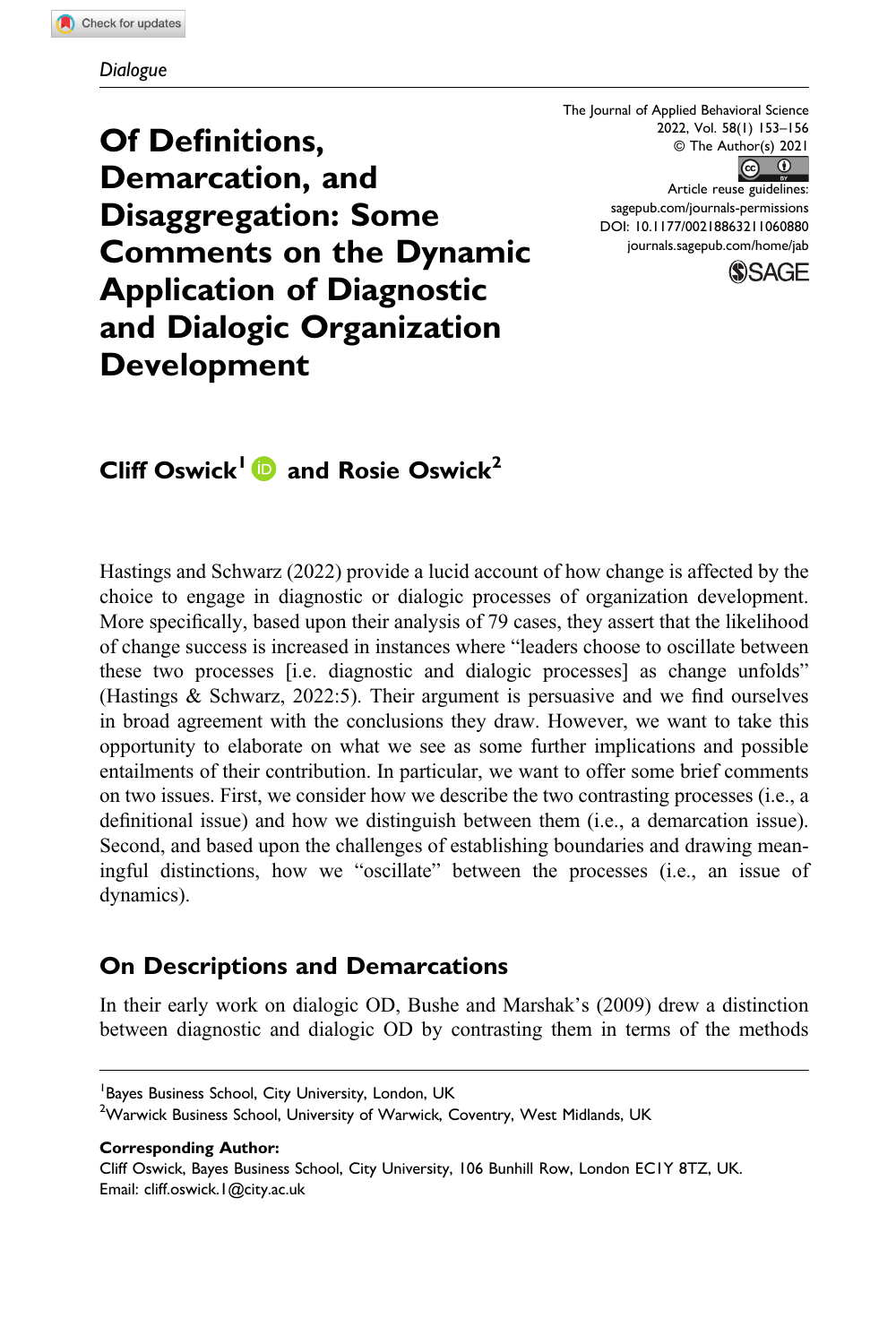they employ. Diagnostic OD was explained, via "action research" (Whyte & Hamilton, 1964), as "data-based change" (p. 350) and as a method that "presumes the existence of an objective, discernible reality that can be investigated and researched to produce valid data and information to influence change" (p. 350). Equally, they described Dialogic OD by drawing upon the methods that were synonymous with the approach (e.g., Appreciate Inquiry, Cooperrider and Srivastva, 1987; Open Space, Owen, 1992; and, World Café, Brown and Isaacs, 1995) and they explained that what this cluster of OD techniques have in common "…is a search for ways to promote more effective dialogue and conversation and a basic assumption that it is by changing the conversations that normally take place in organizations that organizations are ultimately transformed" (2009:360). Early commentaries on the formation of dialogic OD also took a methods-driven stance, for example, Oswick (2009) argued that there was considerable scope to blend established diagnostic and dialogic techniques during the OD intervention process.

In their more recent work, Bushe and Marshak have been less concerned with demarcating diagnostic and dialogic OD on the basis of the methods employed and have instead concentrated far more on the differences that exist in terms of mindset (see, e.g., Bushe & Marshak, 2014; 2016). It is fair to say that Hastings and Schwarz's (2022) contribution does not draw distinctions primarily based on either methods or mindsets. Instead, they emphasize the differences in terms of the general process. In doing so, they talk about diagnostic OD process being about how to "design and implement plans top-down" (p. 5) compared with the process associated with dialogic OD which involves "following theories of complexity science, whereby bottom level changes amplify and accumulate to become substantial changes at the organizational level over time" (p. 4). They also highlight differences based upon how leaders lead the change process.

Arguably, the reference points chosen to distinguish between diagnostic and dialogic OD matter. There are significant implications in terms of how we conceptualize both phenomena and how we engage with them in a practical sense. In particular, we would contend that different ways of thinking about these two different change approaches are likely to impact on the scope to successfully switch or "oscillate" between them.

### On Dynamism

Of the 79 change cases reported by Hastings and Schwarz, oscillation took place in 23 cases (i.e., 29%). In terms of reported success, it is clear that changes involving oscillation were marginally more successful than exclusively dialogic change cases (i.e., between 89% and 93% success rate for oscillating cases compared to 86% for dialogic cases) and significantly more successful than exclusively diagnostic cases (with only a 33% success rate). However, this raises further questions about the nature of the oscillation process (i.e., when, how, and why does it occur?)

Based upon Hastings and Schwarz's analysis, we know something about when oscillation occurs during the process (i.e., from diagnostic to dialogic and vice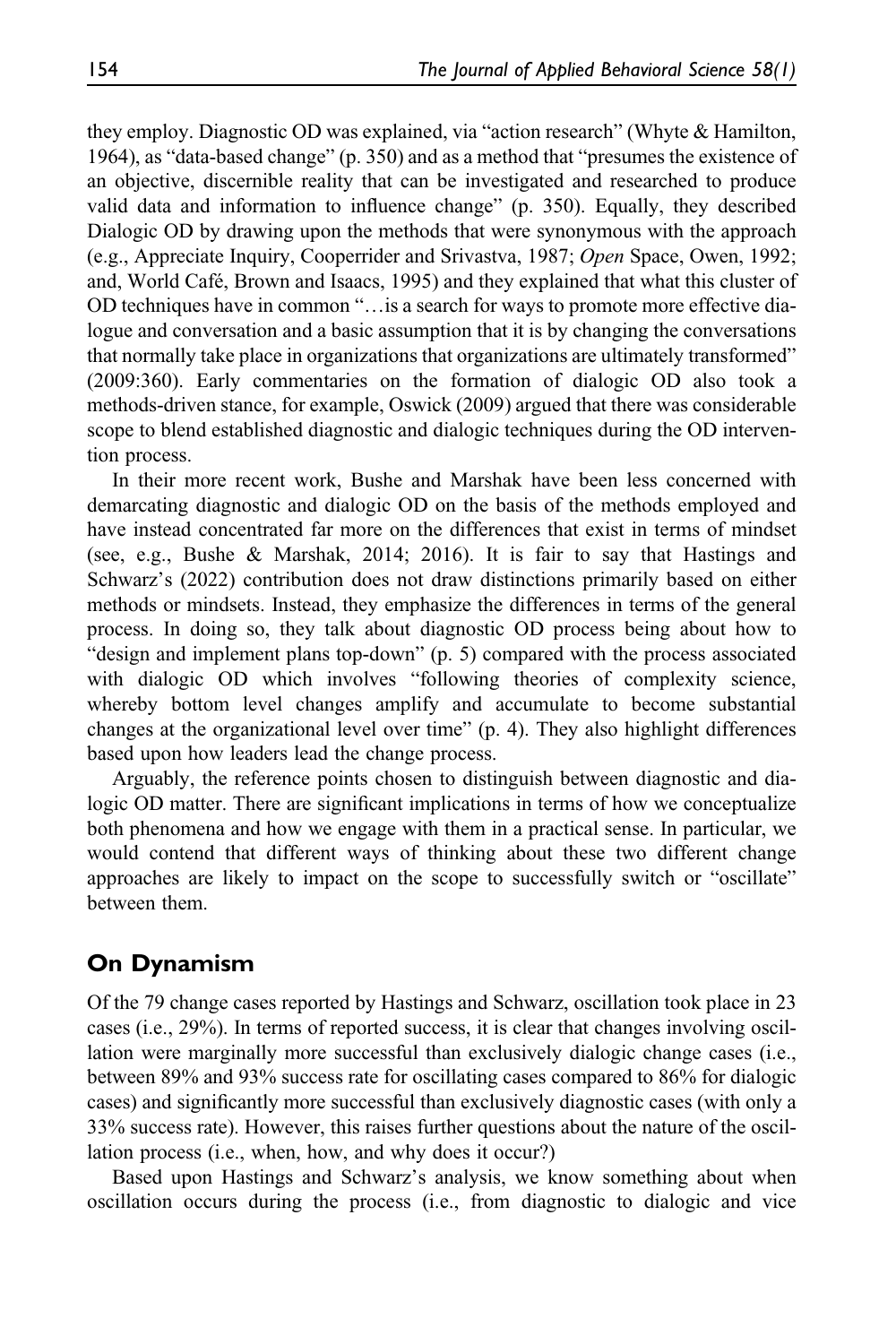versa). However, we know less about how and why. That said, it would seem unlikely that the oscillation manifests itself as a "method-based" change (e.g., a shift from action research to appreciative inquiry) because this is likely to be costly and it would involve a considerable duplication of effort. It is also somewhat improbable that the oscillation is driven by a change in mindsets because mindsets are relatively enduring ways of seeing the world and are not easily changed (Dweck, 2006). What seems far more likely is that the switch arises as a response to situational contingencies (e.g., the evolving nature of the problem and/or change recipient feedback/responses) that in turn trigger a shift of emphasis in the change process (i.e., an oscillation).

Bushe (2020) has asserted that diagnostic forms of OD are particularly suited to addressing "complicated technical problems" while dialogic forms of OD are suited to addressing "complex adaptive challenges". Although Bushe separates these approaches, it is possible that they are actually connected. Hence, we might see an oscillation occur as what starts out as, or is treated as, a "complicated problem" morphs into a "complex challenge".

Leadership may also play a significant role. Hastings and Schwarz suggest that during diagnostic interventions "…leaders inquire about organizational reality objectively (i.e., what is true?)" (p. 5) and Bushe (2020) has stated that diagnostic style leadership is: "Performance-oriented and directive; front-loaded effort" (p. 76). By contrast, in dialogic interventions "... leaders are part of the process of discovering new futures" (Hastings  $\&$ Schwarz, 2022:5) and the dialogic leadership style is: "Possibility-oriented and supportive; back-end-loaded effort" (Bushe, 2020:76). When viewed in this way, the switch between the more fixed, directive, and hierarchical leadership associated with diagnostic OD and the more open, participatory, and nonhierarchical leadership associated with dialogic OD may reflect a change in the framing of the change situation (i.e., from complicated problem to complex challenge) and/or a shift in change recipient engagement (e.g., heightened resistance which requires more inclusion and dialogue).

# Concluding Comments

Beyond persuasively highlighting the benefits of change processes that oscillate, we believe that Hastings and Schwarz's make a wider and less obvious contribution by helping us to refine and redefine the way we typically think about diagnostic and diagnostic forms of change (i.e., as being more than two different clusters of tangible techniques or contrasting, relatively fixed forms of mindset). Their articulation is more nuanced insofar as both forms of change are portrayed as more malleable processes that can be adapted or changed. This forces us to think beyond the enduring tendency to dichotomize diagnostic and dialogic OD and allows us to view them as potentially interpenetrating, dynamic approaches that can concomitantly play a meaningful part in change processes.

### Declaration of Conflicting Interests

The author(s) declared no potential conflicts of interest with respect to the research, authorship, and/or publication of this article.